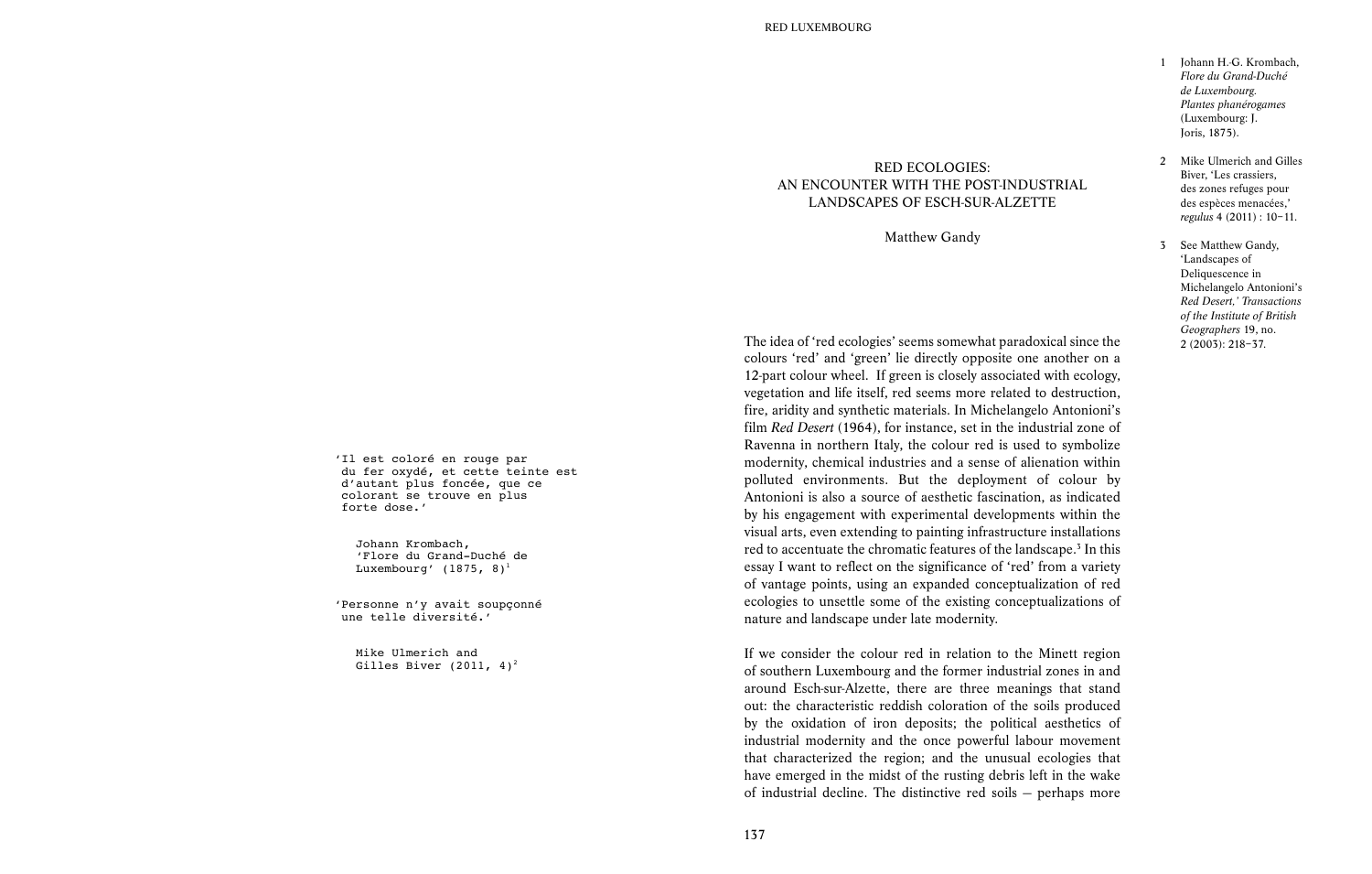accurately described as scarlet with their deep orange-red colouration — are thus a natural feature but also an indicator for the presence of the iron ore deposits that drove the industrialization of the region.

The French term used for many of these abandoned sites is 'crassier', roughly equivalent to the English 'slag heap', but with different cultural connotations in relation to the contemporary naming of post-industrial sites. The Terres Rouges crassier, for instance, which serves as the inspiration for this exhibition, has become far more than an anomalous zone but is the focus of ongoing critical reflection about the future of post-industrial landscapes. In terms of the interpretation of these kinds of redundant landscapes, an interesting intervention by Brunella Danna-Allegrini and Marion Henry makes a distinction between the composition of slag heaps, which is geological in origin, and the emergent form, which initially derives from an intense phase of human activity, including technical approaches to the handling of vast quantities of waste, followed by a gradual predominance of ecological processes.4 A further conceptual frame for engaging with the changing significance of post-industrial sites is provided by cultural historian Susanne Hauser. She notes an interplay between the 'turn to memory' and the 'turn to nature' since the 1960s as part of emerging strategies for the reimagining of derelict spaces. Hauser refers to 'the symbolic reorganization of space' as the earlier emphasis on site clearance or industrial renewal has become adapted to fundamentally changed circumstances.<sup>5</sup> Questions of landscape aesthetics, collective memory and scientific curiosity that have entered policy deliberation as narrowly utilitarian discourses are opened up to a wider range of voices and concerns.

A first step in this process of re-imagining marginal landscapes is noticing what is already present. The crassier landscapes of southern Luxembourg can be characterized by three features in particular: the undulating topographies produced by the by-products of mining; a spontaneous profusion of plants in a formerly barren vista; and a striking sense of space and openness as these rocky landscapes meet the sky. On my own visit to the Terres Rouges crassier on the morning of 8 September 2021, my field notes mention 'the play of light across the landscape' as the sunlight periodically broke through bands of grey cloud to reveal paler coloured ridges of stony ground. Yet the Terres Rouges

- 4 Brunella Danna-Allegrini and Marion Henry, 'Charleroi: Slag Heaps and New Landscape,' *InForma* 12 (2020): 32–38.
- 5 Susanne Hauser, 'Derelict Land in European Cities: Concepts and Designs,' J*ahrbuch für Wirtschaftsgeschichte* 2 (2001): 56. See also Ellen Brae, *Beauty Redeemed: Recycling Post-industrial Landscapes* (Basel: Birkhaüser, 2015).

### RED LUXEMBOURG

crassier is not quite what it seems: this vast site has not been completely removed from the arena of industrial production since trucks can be observed taking waste materials away to be used as aggregate for road building and other construction purposes. The landscape is thus a kind of low-grade extractive frontier that remains inaccessible to the local community.

The spontaneous dynamics of nature in post-industrial landscapes hold wider implications for reimagining regional cultures in the wake of industrial decline. For what is left of the original working-class communities, these relict landscapes represent a kind of 'vanished prosperity' that has nourished in some cases a political shift towards more reactionary and nativist modes of political mobilization.<sup>6</sup> Yet a reimagining of these spaces can contribute to a very different set of more progressive social and environmental discourses. The provision of walkways and access points, for instance, can facilitate the rediscovery of these landscapes as a source of leisure and the gradual emergence of new ecological imaginaries. Furthermore, the recognition of 'cosmopolitan ecologies' reflects how the complex histories of globalization can unsettle narrowly nativist or regionalist conceptions of cultural landscapes. These are emergent ecologies that mirror different facets of global history as well as the specificities of place. Yet the idea of cosmopolitanism also holds ambiguities in relation to the idea of modernity as a universal construct and its intersection with globalized constellations of knowledge, science and cultural identity.<sup>7</sup> The challenge for the interpretation of post-industrial ecologies is to hold onto these different elements: the universal and the particular, the global and the local. The intersection between bio-physical processes and post-industrial landscapes raises many interesting questions about nature, place, memory and modernity. How, for example, should we interpret the meaning of 'ecological authenticity' in relation to these damaged landscapes? In what ways do individual and collective memories intersect to produce distinctive narratives of landscape change? In realizing a new kind of ecological imaginary for this post-industrial border zone, we should also consider how the revalorization of abandoned landscapes might also exacerbate existing socio-economic inequalities.<sup>8</sup> There are tensions within landscape design discourse, for example, that can remain latent within the aesthetic or ecological evaluation of specific sites. Any design must necessarily entail a series of inclusions and exclusions, both human and non-human, as one kind of cultural formation replaces another.

- 6 Danna-Allegrini and Henry, 'Charleroi,' 35.
- 7 See Matthew Gandy, *Natura Urbana: Ecological Constellations in Urban Space* (Cambridge, MA: The MIT Press, 2022).
- 8 See, e.g., Luc Laboulle, 'Gentrifizierung ohne Grenzen,' *Land* 12 February 2021.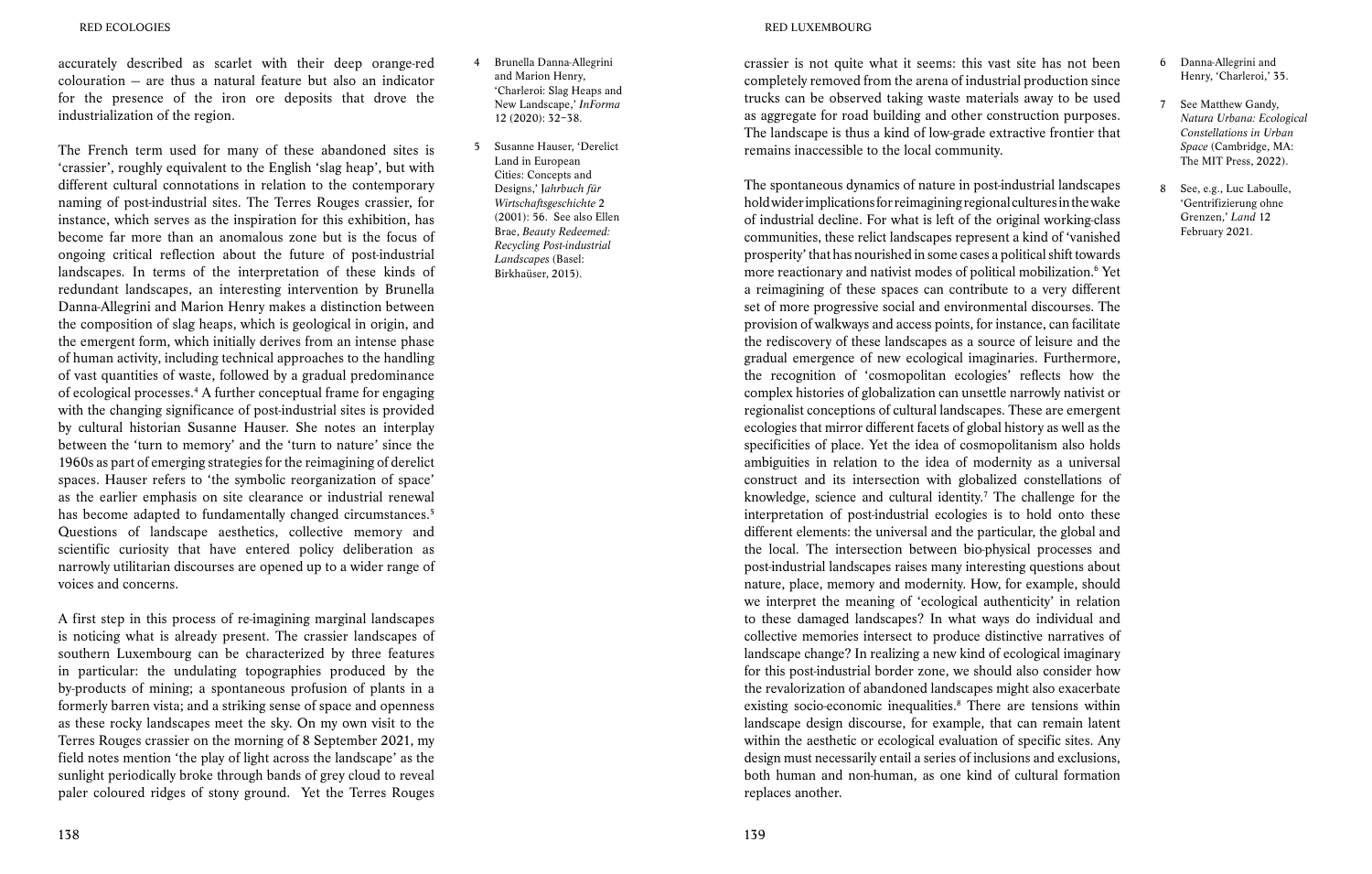

#### RED LUXEMBOURG

In contrast to the Terres Rouges crassier, the 267 ha Brucherbierg-Lallengerbierg nature reserve to the south-east of Esch-sur-Alzette is an example of a post-industrial landscape that has already been transformed into a new kind of park devoted to both outdoor sports and the protection of biodiversity. In this case, a former 'Martian landscape' of dusty red craters, left over from open-cast mining activities, became a gradual focus of scientific attention because of the profusion of interesting plants, including several species of orchids. The transformation of this abandoned landscape into a *zone protégée* (protected zone) has involved a complex series of negotiations between different interest groups to produce a somewhat uneasy coexistence. My own site observations in September 2021 suggest that this park is heavily used, with multiple traces of mountain-bike tyre tracks visible across the sandy paths. There are also elements of 'musealization' on display through the use of signage to explain why the site is protected and also to encourage visitors to minimize the disturbance of flora and fauna (although the means of enforcement are unclear). I use the term musealization in this context to denote an *in situ* institutionalization of cultural or ecological remnants rather than an alternative emphasis on the placing of artefacts in museum-like settings.<sup>9</sup> What is of interest here is a late-modern manifestation of a 'didactic landscape' that can be traced to the display of taxonomic knowledge in early botanical gardens.

How can we best characterize the socio-ecological assemblages associated with post-industrial landscapes? The undulating topographies of waste materials produce distinct patterns in terms of temperature and humidity with most sites experiencing significantly warmer microclimatic conditions than the surrounding landscape. Post-industrial ecologies are often marked by high levels of species diversity that can flourish across these varied topographies and unusual substrates including many organisms ordinarily associated with dunes, stony ground or warmer regions. The increasing scientific interest in marginal spaces has unsettled existing conceptions of which landscapes or organisms should be the focus of concern within conservation biology. The ecologist Peter Keil, for instance, refers to 'the conservation of urbanized nature' in relation to the Ruhr district, spanning a spectrum of both native and non-native species, that can take advantage of various kinds of ruderal or nutrientpoor ecological niches.10 Critical here is an emphasis on forms

- 9 See, e.g., Pınar Aykaç, 'Musealization as an Urban Process: The Transformation of the Sultanahmet District in Istanbul's Historic Peninsula,' *Journal of Urban History* 45, no. 6 (2019): 1246–72.
- 10 Peter Keil, 'Species Diversity and Industrial Nature,' in *Rust Red: Landscape Park Duisberg-Nord*, ed. Peter Latz (Munich: Hirmer, 2016), 120.

A Brucherbierg-Lallengerbierg, Esch-sur-Alzette (2021). The typical adventitious plants or 'pioneer species' in these post-industrial landscapes include silver birch (*Betula pendula*).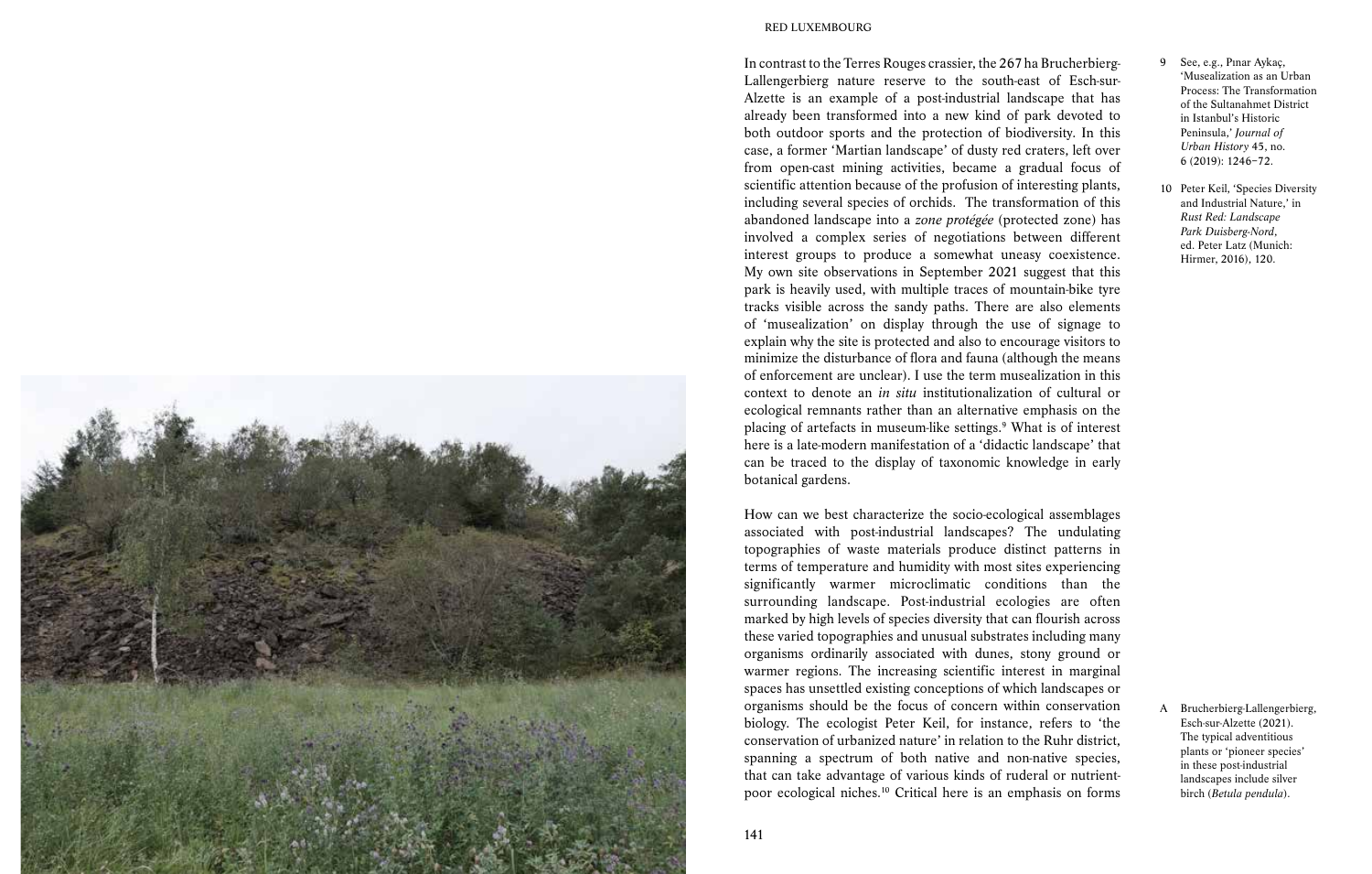### RED ECOLOGIES

of novelty, vulnerability and rarity irrespective of the origins of different species. Indeed, this emphasis on unusual ecologies within human-modified landscapes offers a different way of conceptualizing biodiversity discourse. Interest in post-industrial ecologies connects with new fields of scientific interest in 'novel ecosystems' along with wider discussions about the meaning of nature within the Anthropocene. For most ecologists, the Anthropocene denotes a dangerous escalation in biodiversity loss but for a few outliers there has been an enthusiastic embrace of multiple processes of change, including the emergence of new forms of nature.11 There is clearly a tension, however, between resilience-oriented conceptions of the Anthropocene and alternative vantage points which acknowledge the limits to human control over nature. In this respect, post-industrial ecologies intersect with emerging interests in 'urban rewilding' and the sequential removal of fragments of nature from human control.

We should note, however, that this interest in the ecology of industrial zones is not a new phenomenon. Long before the emergence of urban ecology as a clearly defined scientific subfield, there is extensive evidence of interest in the flora and fauna of human modified environments. We can trace the fascination with industrial ecologies back to the nineteenth century: a series of botanical studies were carried out for cities in the Ruhr district such as Bochum and Düsseldorf, for example, that gave special attention to the unusual or unexpected plants associated with industrial areas.<sup>12</sup> Similarly, in Luxembourg, the botanist Johann Krombach published a comprehensive flora in 1875, which begins with a survey of the huge variety of geological and hydrographic formations. Krombach discusses at length the red soils of the industrial south, which he divides into various shades of red, yellow and grey, depending on the mix of substrates and the degree of oxidation. His survey of the flora of Luxembourg draws attention to a number of interesting plants associated with industrial areas and disturbed ground such as many-seeded goosefoot (*Lipandra polysperma*) growing in 'uncultivated spaces and rocks near the steel mills of Berbourg'. Other typical ruderal plants recorded by Krombach include mugwort (*Artemisia vulgaris*) growing in 'décombres' (rubble) and 'lieux incultes' (wastelands). Krombach also notes wormwood (*Artemisia absinthium*) growing in the 'ruines du château d'Esche'. It is noteworthy that Krombach's survey does not deploy a simplistic distinction between 'native' and 'non-native' species, focusing

## 11 See Gandy, *Natura Urbana*.

12 Hans Höppner and Hans Preuss, *Flora des westfälisch-rheinischen Industriegebietes unter Einschluß der Rheinischen Bucht* (Dortmund: Friedrich Wilhelm Ruhfus, 1926).

#### RED LUXEMBOURG

more closely on the spontaneous dynamics of plants, including categories such as 'sporadique', 'subspontané' and 'espèce cultivée'.13

In a contemporary context we find that plants provide extensive insights into the ecological dynamics of post-industrial landscapes. More recently, the botanical emphasis on unusual ecologies has been expanded to take account of studies from entomology, herpetology, ornithology and other fields. In 2011, for instance, the natterjack toad (*Bufo calamita*) was discovered at the Ehlerange crassier, just north of Esch, and is one of only three known sites for this endangered amphibian across the whole of Luxembourg. In particular, the distinctive crassier landscapes once dominated by steel mills have been reconceptualized as *zones refuges* that harbour many endangered species.<sup>14</sup> In October 2020 the Minett region of southern Luxembourg, which includes Esch-sur-Alzette, was designated as the country's first UN biosphere reserve in a striking indication of how global biodiversity discourse has shifted towards the greater recognition of the ecological value of post-industrial landscapes.

The emerging landscape discourse in Esch-sur-Alzette connects with existing attempts to recast 'waste' spaces as a vibrant focus of cultural interest. The incorporation of 'damaged landscapes' into park design has become a pivotal element in rethinking the meaning of nature across the so-called rustbelts of Europe and North America. The IBA (International Building Exhibition) played a critical role here, during the decade between 1989 and 1999, in organizing more than a hundred projects in the Emscher Zone based on 'its explicit politics of integration and preservation of material remains, of buildings, machines, and infrastructures'.15 The Duisburg-Nord landscape park in particular, completed in the early 1990s, has served as an influential leitmotif for the reimagining of post-industrial landscapes. The winning design by Peter Latz and partners demonstrated how industrial landscapes can form the basis of a new kind of cultural synthesis between past and present. The idea for the park emerged from the need to articulate a different kind of regional cultural identity in the wake of industrial decline. In a throwback to the creation of nineteenth-century urban parks such as Jean-Charles Alphand's Parc des Buttes-Chaumont in Paris, the programme of work can be conceptualized as an engineering feat as much as a landscape design project: unlike Buttes-Chaumont,

- 13 Krombach, *Flore du Grand-Duché*. His original description of the red soils reads: 'Quoique cette couleur soit dominante, il a souvent une teinture tachetée, par suite de sa coloration en rose, gris vert, gris jaune, blanchâtre, suivant la quantité et la variété du liant.'
- 14 Ulmerich and Biver, 'Les crassiers'.
- 15 Hauser, 'Derelict Land', 60.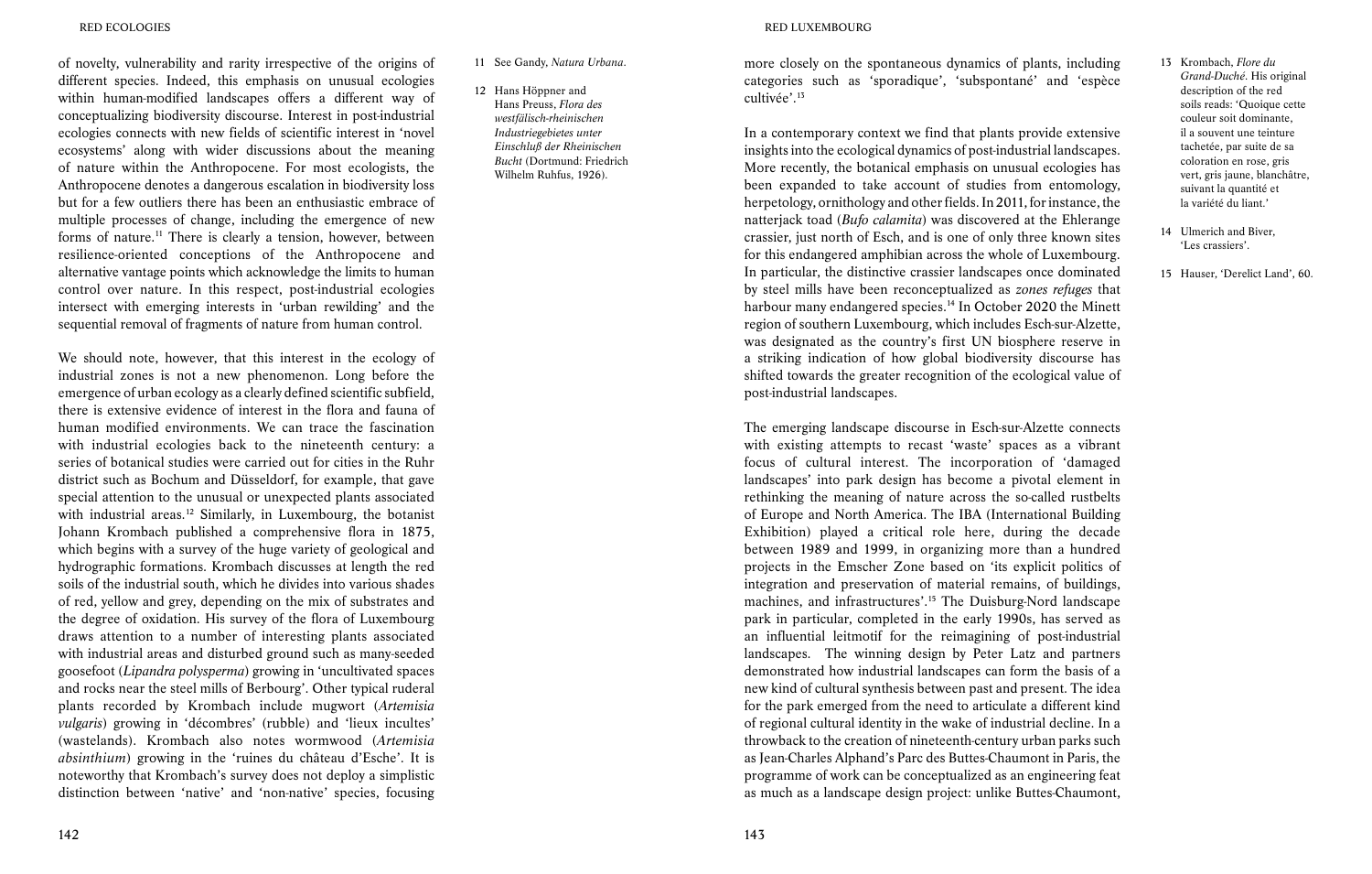however, where a disfigured landscape derived from former quarries and refuse dumps had been artfully hidden within a naturalistic setting, the Latz design for Duisburg-Nord placed the remnants of industrial modernity at its centre. Similarly, Richard Haag's design for the Gas Works Park in Seattle, completed in the 1970s, has also proved highly influential. Haag recalls how a national student design competition for the site in 1963 saw more than 130 entries yet not a single one chose to retain the gas holders or any other vestiges of the industrial past. In the case of Haag's successful design for the Gas Works Park, the retention of existing industrial structures became a pivotal element in the creation of a new public space that did not seek to conceal its polluted past. A distinctive feature of Haag's work in Seattle was the use of *in situ* bioremediation for toxic landscapes through the creation of an 'active bacterial bio-zone' rather than the removal of contaminated soil.16

The retention of 'rustbelt ecologies' as part of landscape design schemes has also become more global in scope. Examples include the Shanghai Houtan Park, completed in 2010, on a derelict industrial site. The design by landscape architect Kongjian Yu and the Beijing-based architectural practice Turenscape retains features from a former steelworks combined with a variety of planting schemes geared towards bioremediation goals such as water purification. Similarly, Kongjian Yu and Turenscape's design for the Zhongshan Shipyard Park in Guangdong, completed in 2001, incorporates many of the original structures within an ecological park. But does the emergence of a more globalized approach to post-industrial landscape design imply extended forms of 'generic urbanism' that are not necessarily rooted in the specificities of place or scientific knowledge? Interestingly, Kongjian Yu has taken a more cautious approach to the 'retained wilderness' aspect of recent landscape design projects in France, Germany and elsewhere. He has done so on the grounds that the apparent absence of human intentionality might also render the work of designers themselves less visible.<sup>17</sup>

How should we interpret complex post-industrial landscapes? Landscape historian Thaïsa Way has adapted anthropologist Clifford Geertz's classic formulation of 'thick description' for place-specific forms of ethnographic fieldwork to develop 'thick sections' for the interpretation of landscape.<sup>18</sup> In a similar fashion to the use of a botanical transect, this vertical perspective creates

- 16 Thaïsa Way, 'Landscapes of Industrial Excess: A Thick Sections Approach to Gas Works Park,' *Journal of Landscape Architecture* 8, no. 1 (2013): 28–39
- 17 See William S. Saunders, ed., *Designed Ecologies: The Landscape Architecture of Kongjian Yu* (Berlin: Walter de Gruyter, 2013).
- 18 Way, 'Landscapes of Industrial Excess'.

a stratigraphic rendering of space that combines underlying geological formations with successive waves of human and environmental change. Less clear, however, is how aspects of collective memory might be woven into these diagrammatic representations. In particular, these landscapes hold traces of the immense inputs of human labour that have fundamentally reshaped existing topographies and created opportunities for novel ecological assemblages to emerge. These past accumulations of human labour hold a spectral presence over the contemporary landscape that becomes progressively more attenuated as the by-products of industrial production are gradually effaced by the spontaneous ecological dynamics of environmental change. The closure of industrial facilities produces an interface between the remnants of past human activity, including mines, quarries and other means of extracting value, and a new kind of synthesis between past and present. Processes of entropy and decay intersect with the successional dynamics of the landscape in a gradual shift towards a form of post-industrial woodland — to modify the ecologist Ingo Kowarik's use of the term 'wild urban woodland' — dominated by 'pioneer species' such as silver birch (*Betula pendula*) or aspen (*Populus tremula*) in a European context.19

A focus on labour, landscape and changing patterns of trade and investment connects with the alternative analytical framing of 'political ecology' that first emerged in relation to resource conflict and environmental degradation in the global South but has subsequently been extended to a variety of urban and industrial settings in the global North. This neo-Marxian perspective, which has itself evolved into what is widely termed 'urban political ecology', to underscore an emerging focus on urban and industrial environments, shifts our emphasis from biophysical processes towards the circulatory dynamics of capital and the underlying drivers of disinvestment and devalorization.20 But what might an urban political ecology perspective bring to the interpretation of post-industrial landscapes? I would like to emphasize four strands in particular. First, we can combine the analysis of 'circuits of capital' with the emergence of specific socioecological assemblages, including ecologies of disinvestment. Second, building on the insights of the Frankfurt School, there is the potential to articulate a more precise cultural critique of the aesthetics of ruination, in particular the ideological dimensions to neo-romanticist tropes of spatial emptiness or abandonment.

- 19 See Ingo Kowarik and Stefan Körner, eds., *Wild Urban Woodlands: New Perspectives for Urban Forestry* (Berlin: Springer, 2005).
- 20 See Matthew Gandy, 'Urban Political Ecology: A Critical Reconfiguration,' *Progress in Human Geography* (2021).